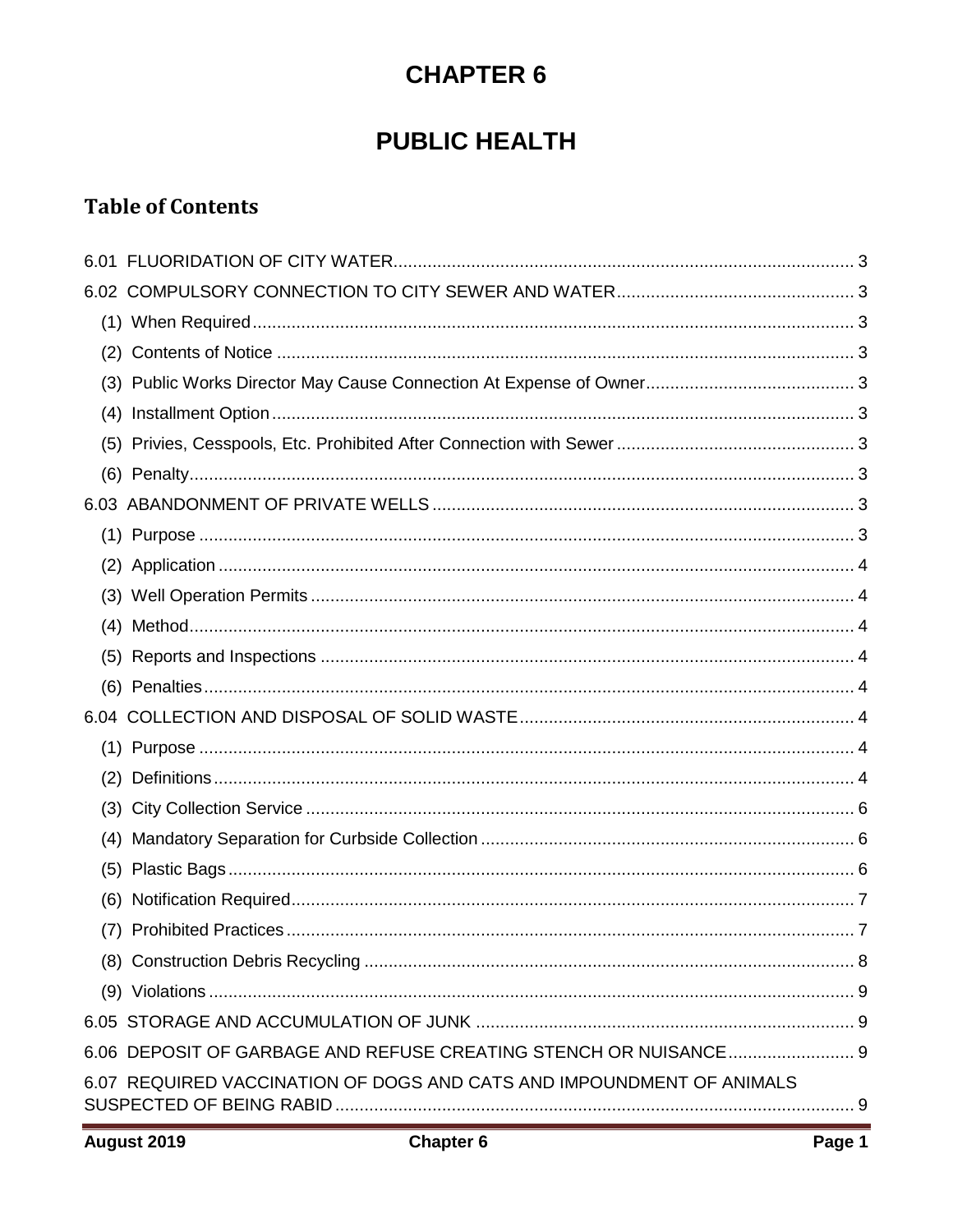| (2) |                                                                                             |
|-----|---------------------------------------------------------------------------------------------|
|     |                                                                                             |
| (4) |                                                                                             |
| (5) |                                                                                             |
| (6) | Impounding of Cats or Dogs and All Other Warm Blooded Animals for Protection Against Rabies |
|     |                                                                                             |
|     |                                                                                             |
| (8) |                                                                                             |
|     |                                                                                             |
|     |                                                                                             |
|     |                                                                                             |
|     |                                                                                             |
| (2) |                                                                                             |
|     |                                                                                             |
|     |                                                                                             |
|     |                                                                                             |
| (2) |                                                                                             |
|     |                                                                                             |
| (4) |                                                                                             |
| (5) |                                                                                             |
| (6) |                                                                                             |
| (7) |                                                                                             |
| (8) |                                                                                             |
|     |                                                                                             |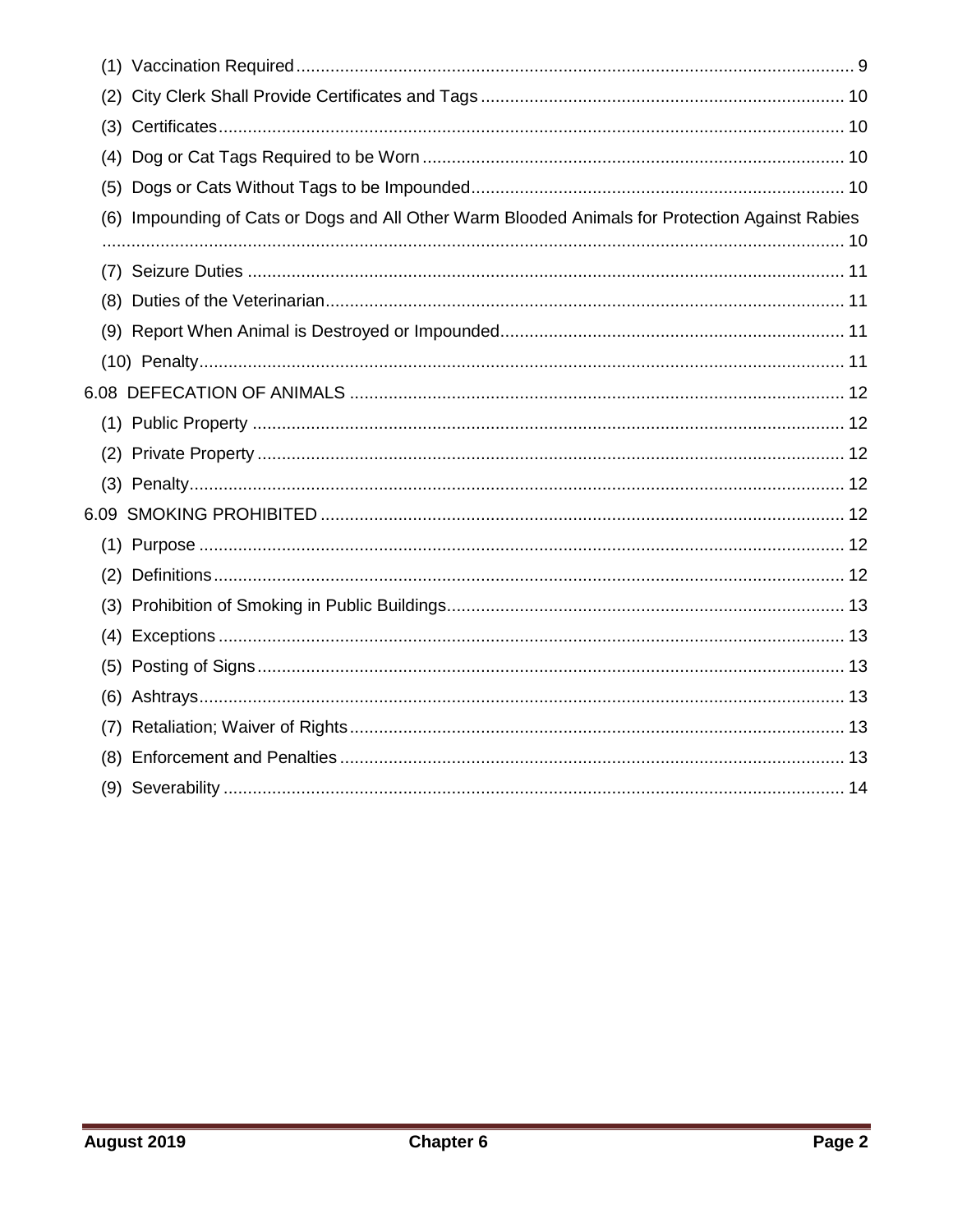## **PUBLIC HEALTH**

## <span id="page-2-0"></span>**6.01 FLUORIDATION OF CITY WATER**

The Public Works Director is authorized and directed to provide the means to introduce approximately one part of fluorine to every million parts of water distributed in the water supply system of the City of Middleton.

### <span id="page-2-1"></span>**6.02 COMPULSORY CONNECTION TO CITY SEWER AND WATER**

#### <span id="page-2-2"></span>**(1) When Required**

Whenever a sewer or water main becomes available to a building used for human habitation, the Committee shall notify, in writing, the owner or his or her agent to connect the building thereto and to install such facilities as may be reasonably necessary to accomplish such connection. The manner of connection shall be prescribed by the Public Works Committee and shall be set forth in the notice given by the Public Works Director.

#### <span id="page-2-3"></span>**(2) Contents of Notice**

The notice required by this section shall be given in the manner prescribed by Wis. Stat. s. 262.08, or by registered mail addressed to the last known address of the owner or his or her agent.

#### <span id="page-2-4"></span>**(3) Public Works Director May Cause Connection At Expense of Owner**

If the owner or his or her agent fails to comply after thirty (30) days notice as herein provided, the Public Works Director may cause the connection or connections to be made and the expense thereof assessed as a special assessment tax against the property.

#### <span id="page-2-5"></span>**(4) Installment Option**

The owner, or his or her agent, may within thirty (30) days after the completion of the work file a written option with the City Clerk stating that he or she cannot pay the cost of connection in one sum and that he or she elects that such sum be levied in five (5) equal annual installments, with interest on the unpaid balance as prescribed by City policy.

#### <span id="page-2-6"></span>**(5) Privies, Cesspools, Etc. Prohibited After Connection with Sewer**

After connection of any building used for human habitation to a sewer main, no privy, cesspool or waterless toilet shall be used in connection with or upon the premises of such human habitation.

#### <span id="page-2-7"></span>**(6) Penalty**

After connection of any building used for human habitation to a sewer main, no privy, cesspool or waterless toilet shall be used in connection with or upon the premises of such human habitation.

#### <span id="page-2-8"></span>**6.03 ABANDONMENT OF PRIVATE WELLS**

#### <span id="page-2-9"></span>**(1) Purpose**

- (a) To protect the usable groundwater by eliminating sources of contaminated surface waters or other materials.
- (b) To provide for public safety.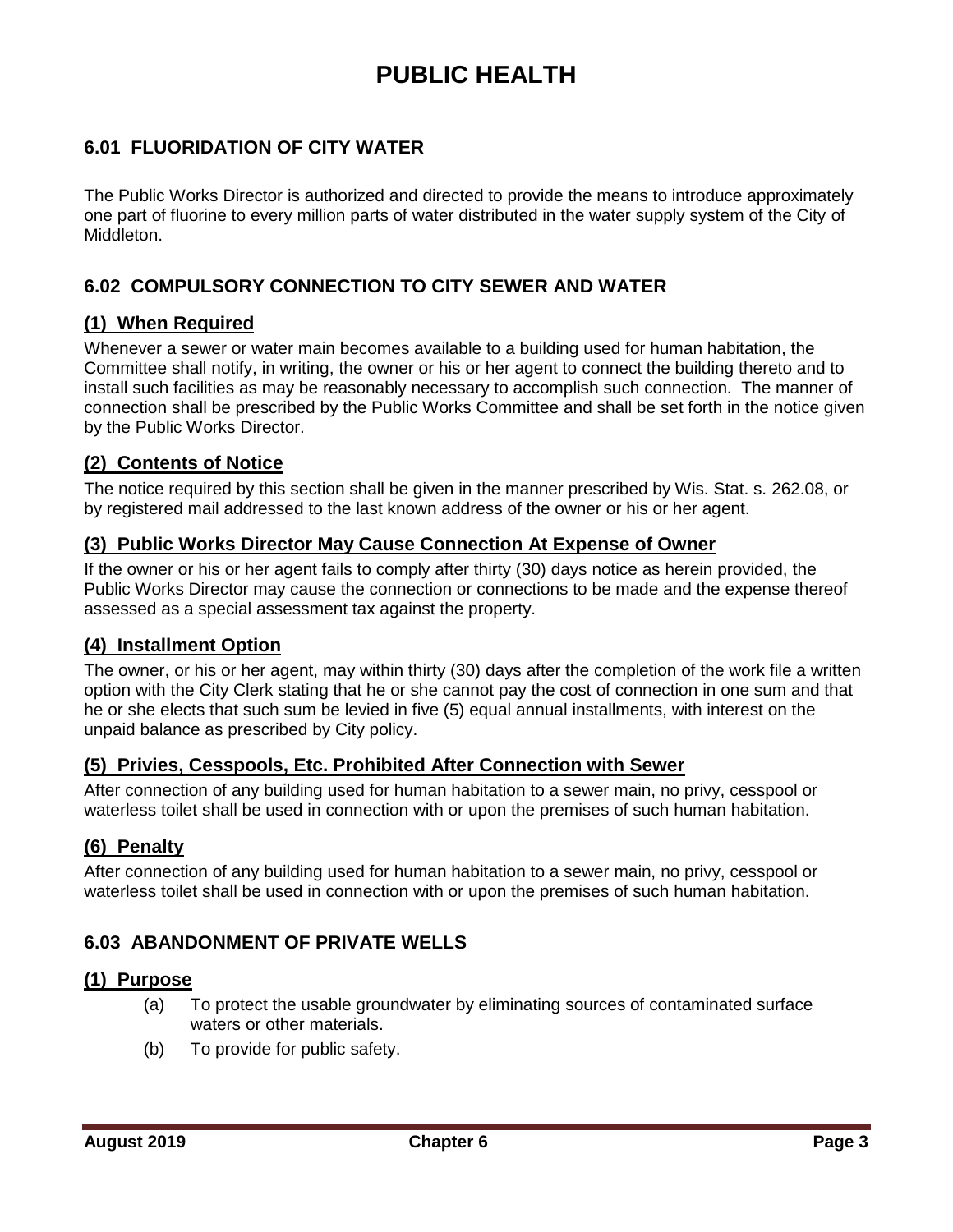## <span id="page-3-0"></span>**(2) Application**

All unused and/or improperly constructed private wells shall be properly filled and sealed as required by the Wisconsin Administrative Code, NR 112. Owners shall have sixty (60) days to comply with abandonment notices issued by the City Engineer. Only those wells for which a well operation permit has been granted by the City Engineer may be exempted from this requirement; subject to conditions of maintenance and operation.

## <span id="page-3-1"></span>**(3) Well Operation Permits**

A permit may be granted to a well owner to operate a well for a period not to exceed three (3) years if the following requirements are met (application shall be made on forms provided by the City Engineer):

- (a) The well and pump installation meet the requirements of Chapter NR 112, Wisconsin Administrative Code.
- (b) The well has a history of producing safe water and presently produces bacteriologically safe water as evidenced by samples processed by a certified laboratory.
- (c) The proposed use of the well can be justified as being necessary in addition to water provided by the public water system.
- (d) No physical connection shall exist between the piping of the public water system and the private well.
- (e) A fee as set forth in the Fee Schedule under Section 3.12 shall be charged at the time of application.

#### <span id="page-3-2"></span>**(4) Method**

Wells to be abandoned shall be filled according to the procedures outlined in Chapter NR 112, Wisconsin Administrative Code. The pump and piping must be removed and the well checked for obstructions prior to plugging. Any obstruction or liner must be removed.

#### <span id="page-3-3"></span>**(5) Reports and Inspections**

A well abandonment report must be submitted by the well owner to the Department of Natural Resources and the City on forms provided by that agency (available at the office of the City Engineer). The report shall be submitted immediately upon completion of the filling of the well. The filling must be observed by a representative of the City.

#### <span id="page-3-4"></span>**(6) Penalties**

Any person, firm, or other well owner violating any provision of this ordinance shall upon conviction be punished by a forfeiture of not less than \$50.00 nor more than \$100.00 for each offense. Each 24 hour period during which a violation exists shall be deemed and constitute a separate offense.

## <span id="page-3-5"></span>**6.04 COLLECTION AND DISPOSAL OF SOLID WASTE**

#### <span id="page-3-6"></span>**(1) Purpose**

The Common Council finds participation in an integrated waste reduction and mandatory recycling program appropriate in this jurisdiction to conserve available landfill capacity. The City further finds it appropriate to participate in both county-wide and state-wide recycling programs to conserve energy, recycle valuable resources, and to protect the public health, welfare and the environment.

## <span id="page-3-7"></span>**(2) Definitions**

The following words are defined in this ordinance section as follows: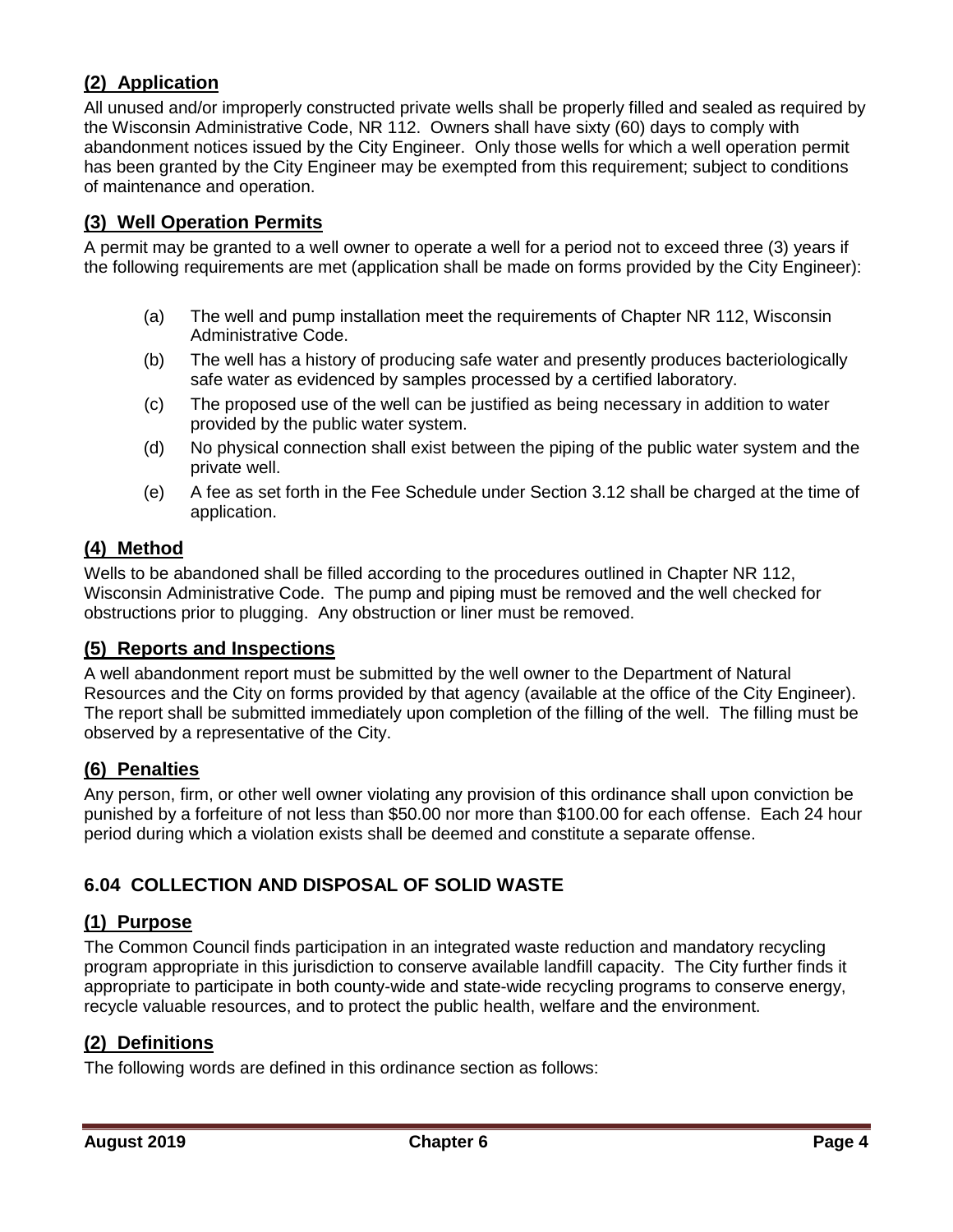"Brush" means tree and shrub trimmings not exceeding six (6) inches in diameter.

"Bulk Item" means trash that is too large to fit into designated trash collection containers. Examples include furniture and appliances.

"Cardboard" means paperboard or corrugated cardboard, and includes cereal or laundry detergent boxes, holders for multi-container packs of beverage cans or bottles and other similar packaging.

"Corrugated Cardboard" means any heavy-duty craft paper material with a corrugated paper medium between two flat paper sheets.

"Garbage" means discarded food and food-waste materials resulting from the handling, processing, storage and consumption of food.

"Glass Containers" means glass bottles, jugs and jars, but excludes window glass, drinking glasses, Pyrex and light bulbs.

"Hazardous Waste" means those wastes or substances defined in Wis. Admin. Code § NR 661.03 and also those solid wastes or substances found in household waste notwithstanding the household waste exclusion provided in Wis. Admin. Code § NR 661.04(2).

"Lead-Acid Batteries" means automotive and similar type batteries that are comprised of lead plates with an acid electrolyte.

"Major Appliance" means an air conditioner, clothes dryer, clothes washer, dishwasher, microwave oven, oven, refrigerator, freezer, stove, water heater, furnace, boiler or dehumidifier.

"Metal Can" means tin-coated steel can, bi-metal can, and aluminum can used for food and other non-hazardous materials but excluding cans that held paint, paint related products, pesticides or other toxic or hazardous substances.

"Non-Contaminated plastic bag" means any plastic bag that has not been in direct contact with, and does not remain soiled by, organic or non-organic materials. Plastic bags that contain any solid waste are contaminated for the purposes of this ordinance.

"Non-Recyclable" means solid waste other than recyclables, also referred to as trash.

"Non-Woody" vegetation means herbaceous soft and succulent plants. It includes annuals, biennials and perennials. It excludes shrubs, woody vines, trees and brush.

"Paper" means newspapers and their inserts, magazines, office paper, junk mail, flyers, envelopes, soft covered books and telephone books.

"Person" includes any individual, corporation, organization, association, business, partnership, LLC, state agency or authority or federal agency.

"Plastic bag" shall mean any bag intended for the transportation, storage, or protection of goods that is made, in part, of plastic film. A plastic bag is not the same as a plastic container, as that term is used elsewhere in this subsection.

"Plastic Container" means a plastic bottle, jar or jug marked with a Society of the Plastics Industry (SPI) Code 1 through 7 but does not include containers used for automotive oil or other hazardous substances.

"Recyclables" means paper, cardboard, glass, metal cans, plastic containers, tires and any other items as may be designated by the Public Works Committee.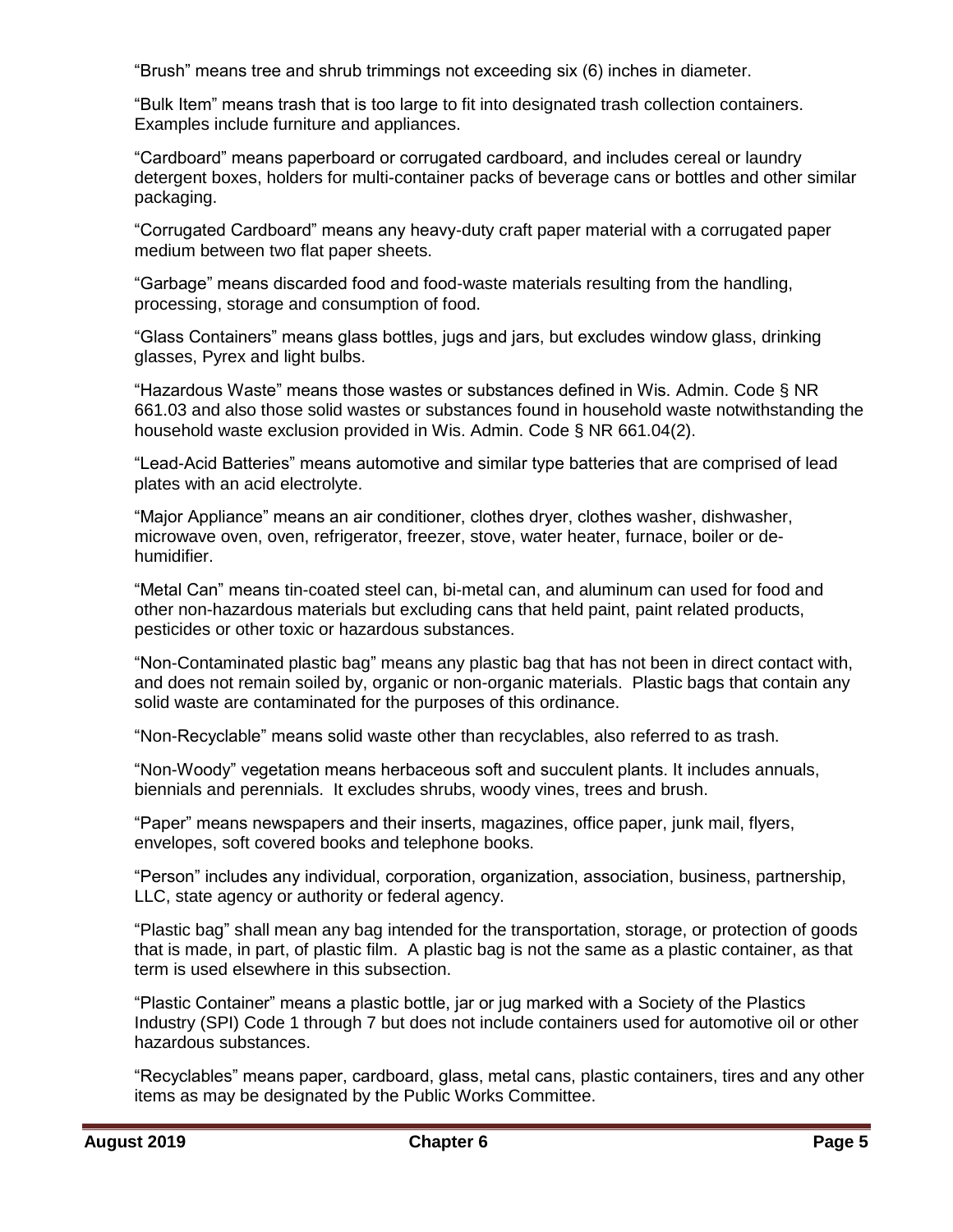"Recyclable plastic bag" means any plastic bag that is able to be recycled, or bundled for recycling purposes, in the Middleton area, and includes all those types of plastic bags set forth in this ordinance. Bags clearly labeled as biodegradable are not recyclable plastic bags.

"Single-Family Dwelling" means a residential dwelling place intended to be the residence of four or fewer independent family units. It includes individual homes, duplexes, triplexes and fourplexes.

### <span id="page-5-0"></span>**(3) City Collection Service**

All persons within the City using City-provided curbside collection carts are eligible to receive collection service from the City or the City's contracted collection provider. The City shall provide one set of collection carts consisting of one cart for recyclables and one cart for trash for properties within the City as follows:

Single Family Dwellings one(1) set of carts per unit

Commercial/Industrial one (1) set of carts per business, but no more than four sets of carts per property

> Other one (1) set of carts per dwelling, but no more than four sets of carts per property

#### <span id="page-5-1"></span>**(4) Mandatory Separation for Curbside Collection**

- (a) All persons generating waste within the City shall be required to separate recyclable materials from all other solid waste and shall be additionally required to ensure proper collection and disposal of solid waste in accordance with this section and any other applicable state, federal or county law by use of City collection services or private collection service.
- (b) Persons using City-provided curbside solid waste collection service shall:
	- 1. Place all recyclables and other solid waste materials in City-approved containers at curb side, or at other City designated collection points, no later than 6:00 AM on the day of collection.
	- 2. Place no waste for collection other than solid waste generated on the premises for which City collection containers have been provided.
	- 3. Separate all non-recyclable material from recyclable material and place the nonrecyclable materials in containers approved for non-recyclable material.
	- 4. Separate all recyclables from other solid waste and place them in approved recycling containers.
	- 5. Arrange for separate collection of tires, bulk items and major-appliances according to procedures established by the Public Works Committee. Tires and major appliances will not be collected with other regularly collected solid waste.
	- 6. Stack all brush separate from other material placed curbside for collection. Butt ends of brush shall be pointed toward the street or in the direction of vehicular travel.

#### <span id="page-5-2"></span>**(5) Plastic Bags**

(a) Purpose

By banning the disposal of noncontaminated recyclable plastic bags, the City hopes to reduce the negative impacts on the environment associated with plastic bags and to save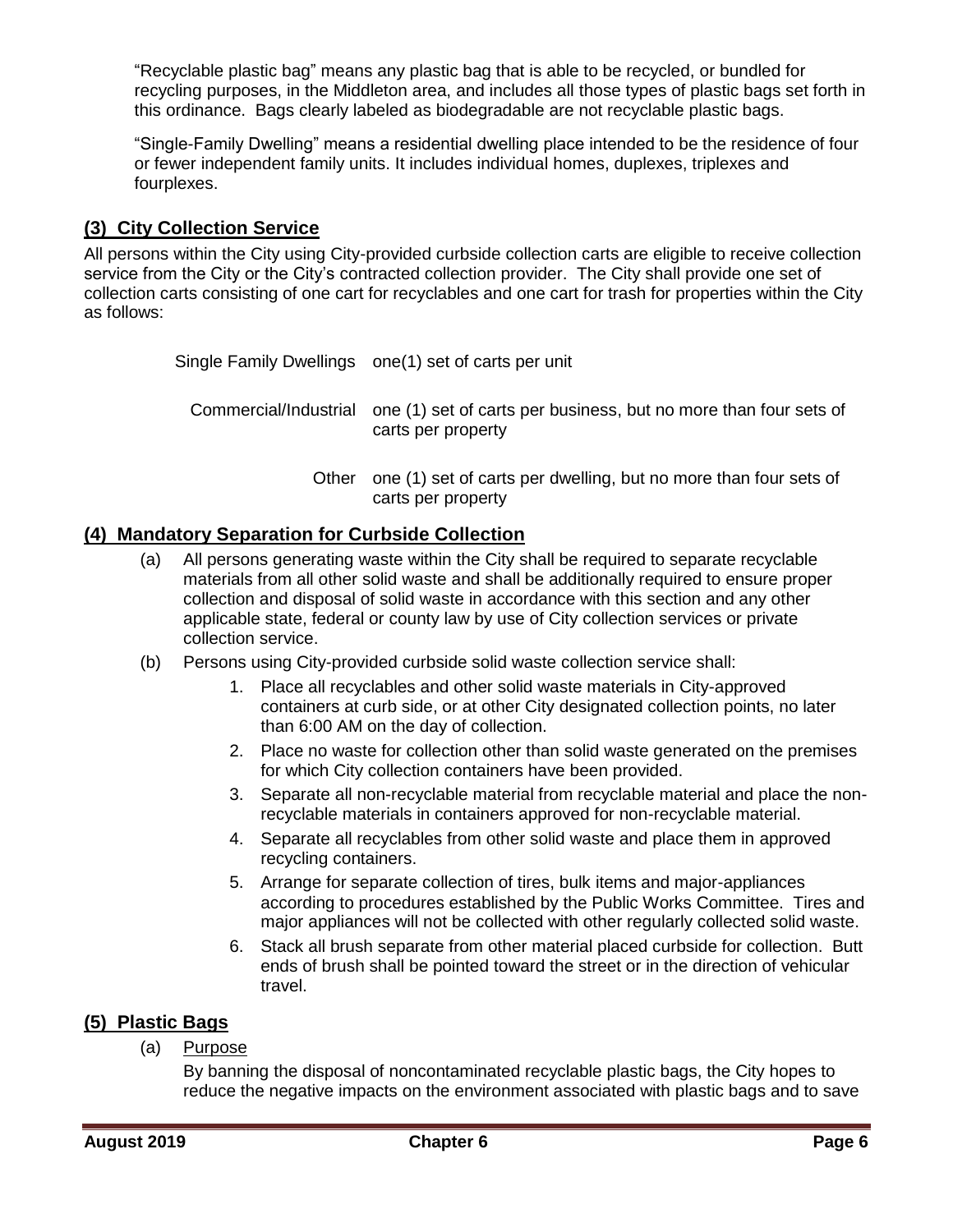space in the County landfill.

- (b) Every person disposing, or attempting to dispose of non-contaminated recyclable plastic bags in the City of Middleton shall separate such items from all other solid waste materials and not place them in containers for disposal with other garbage or recyclable materials.
- (c) Non-contaminated recyclable plastic bags subject to this provision, and capable of being recycled, include:
	- 1. Low density polyethylene bags (LDPE #4). These bags are made of plastic films with high clarity, and moderate stretch and strength characteristics. Such bags include thicker newspaper bags and bread bags.
	- 2. Linear low density polyethylene bags (LLDPE #4). These bags are made of plastic films with moderate clarity that are stretchy and have a slightly tacky feel. Such bags include clear and thin newspaper bags, as well as dry cleaning bags.
	- 3. Medium density polyethylene bags (MDPE #4). These bags are made of plastic films with moderate clarity, and poor stretch and strength characteristics. Such bags include consumer packaging bags such as toilet paper and paper towel packaging.
	- 4. High density polyethylene bags (HDPE #2). These bags are made of plastic films with some opacity that are crinkly to the touch, have low stretch and high strength characteristics, and are easily torn. Such bags include most grocery bags and retail bags.
- (d) Non-contaminated recyclable plastic bags shall be separated and recycled in accordance with the rules, procedures and schedules set forth in the City sponsored recycling program, or such items may be disposed of in any other lawful manner, including through merchant provided drop off locations. No person shall mix or permit the mixing of noncontaminated recyclable plastic bags with garbage or other solid waste in violation of such City rules, procedures or schedules.
- (e) Enforcement

No enforcement of this subdivision by the City will occur until the Public Works Committee establishes a City-sponsored recycling program for non-contaminated recyclable plastic bags. Such program shall be approved by the Common Council by resolution no later than December 1, 2011.

#### <span id="page-6-0"></span>**(6) Notification Required**

- (a) Landlords shall notify all tenants upon move-in, and annually thereafter, of the City, County, and State recycling requirements and the City's solid waste collection requirements.
- (b) Owners or occupants of commercial, retail, industrial and governmental facilities shall notify all users, including employees, agents and customers, of the City, County, and State recycling requirements.

## <span id="page-6-1"></span>**(7) Prohibited Practices**

No person shall:

- (a) Deposit or cause to be deposited, any recyclable material in any container used for the collection of non-recyclable material.
- (b) Deposit, or cause to be deposited, any non-recyclable material in any container used for the collection of recyclable material.
- (c) Deposit any waste of any kind whatsoever in or on the property of others without the permission of the owner or lessee of said property.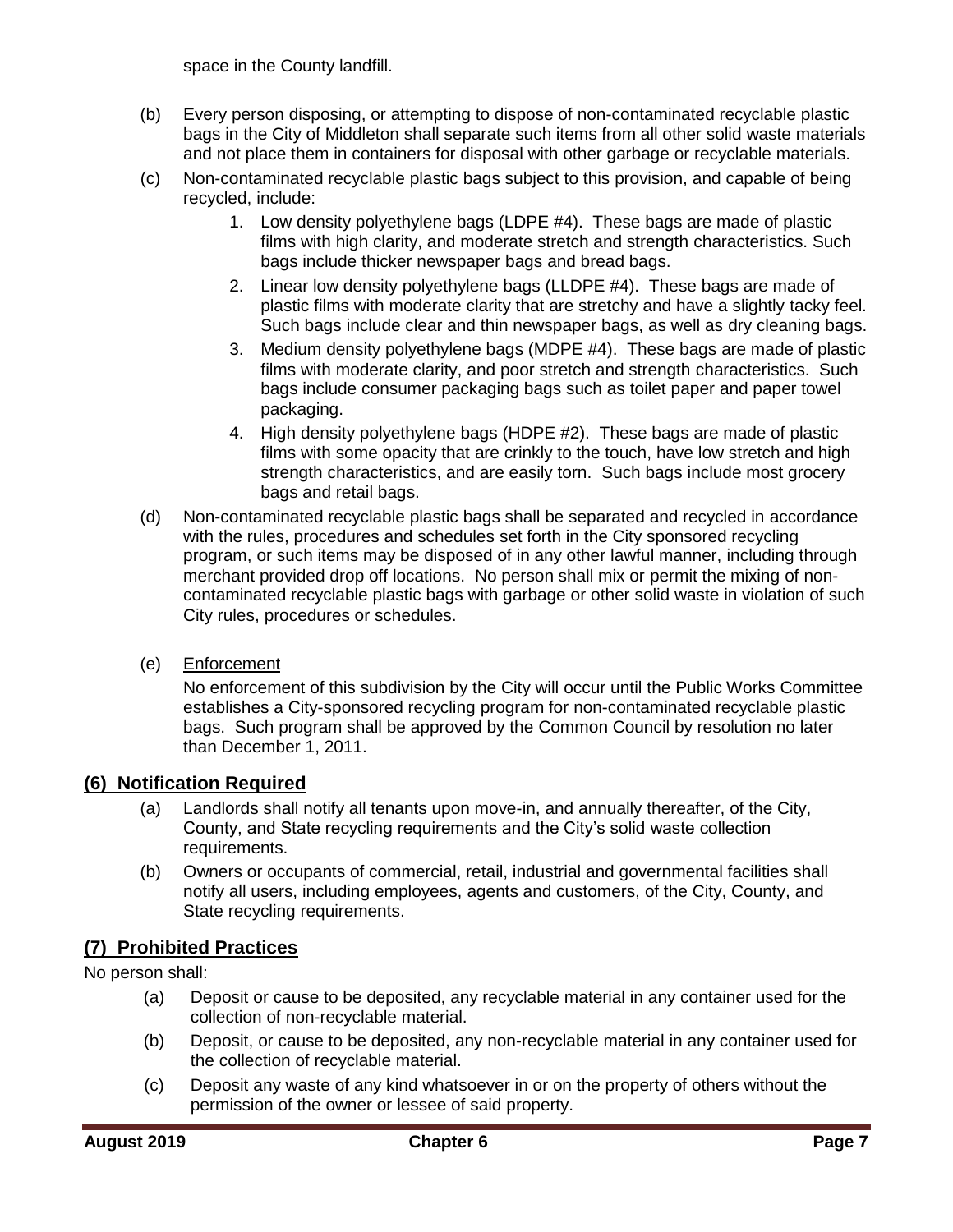- (d) Place collection carts at the curb more than twelve (12) hours prior to the scheduled collection day. Carts must be removed from the public right-of-way within twelve (12) hours after collection.
- (e) Place any materials for separate collection at curbside prior to making arrangements for their disposal.
- (f) Dispose of any sharp medical waste such as needles or lancets in other than an approved medical waste box.
- (g) Dispose of hazardous waste contrary to state and federal law.
- (h) Place waste oil in recycling or trash containers or place waste oil at the curb for collection.
- (i) Place lead acid batteries in recycling or trash containers or place lead acid batteries at the curb for collection.
- (j) Deposit material in the City-provided collection carts in excess of the maximum weight load indicated on the cart.
- (k) Place or permit to be placed any stumps, logs, or tree roots at the curbside for collection.
- (l) Place or permit to be placed any brush or other yard waste generated by professional landscapers, tree-trimmers or similar businesses at the curbside for collection.
- (m) Pilfer or disturb trash or recyclables once those materials are placed for collection except as necessary for City collection. This prohibition shall not apply to any owner or occupant of the property from which the waste was generated. Otherwise, all recyclable materials placed for collection pursuant to this ordinance shall become, upon placement, the property of the City or its authorized collector.

#### <span id="page-7-0"></span>**(8) Construction Debris Recycling**

The holder of a building permit for a roofing or siding project in the City of Middleton shall recycle all construction debris generated on site as the result of such project. This subsection applies only to roofing or siding projects that require a building permit. This requirement shall not apply to materials contaminated in any manner as to render recycling illegal or impossible, or to materials that will not be accepted by any recycling facility within a forty (40) mile radius of the project site.

(a) Definitions

For purpose of this subsection, the following definitions apply:

"Construction debris" means materials resulting from the construction, remodeling, repair and demolition of any structure or building.

"Recycle" means to deposit material at a facility where materials are processed and returned to the economic mainstream in the form of raw materials or products.

"Roofing Project" means any construction of a new building or the remodeling or refurbishing of an existing building where roofing materials are removed or applied to the building.

"Siding Project" means any construction of a new building or the remodeling or refurbishing of an existing building where exterior siding materials are removed or applied to the building.

(b) Director of Public Works to Administer

The Director of Public Works shall be responsible for the administration of this subsection and is authorized to promulgate any policies, forms, practices or notices reasonably necessary to carry out this duty.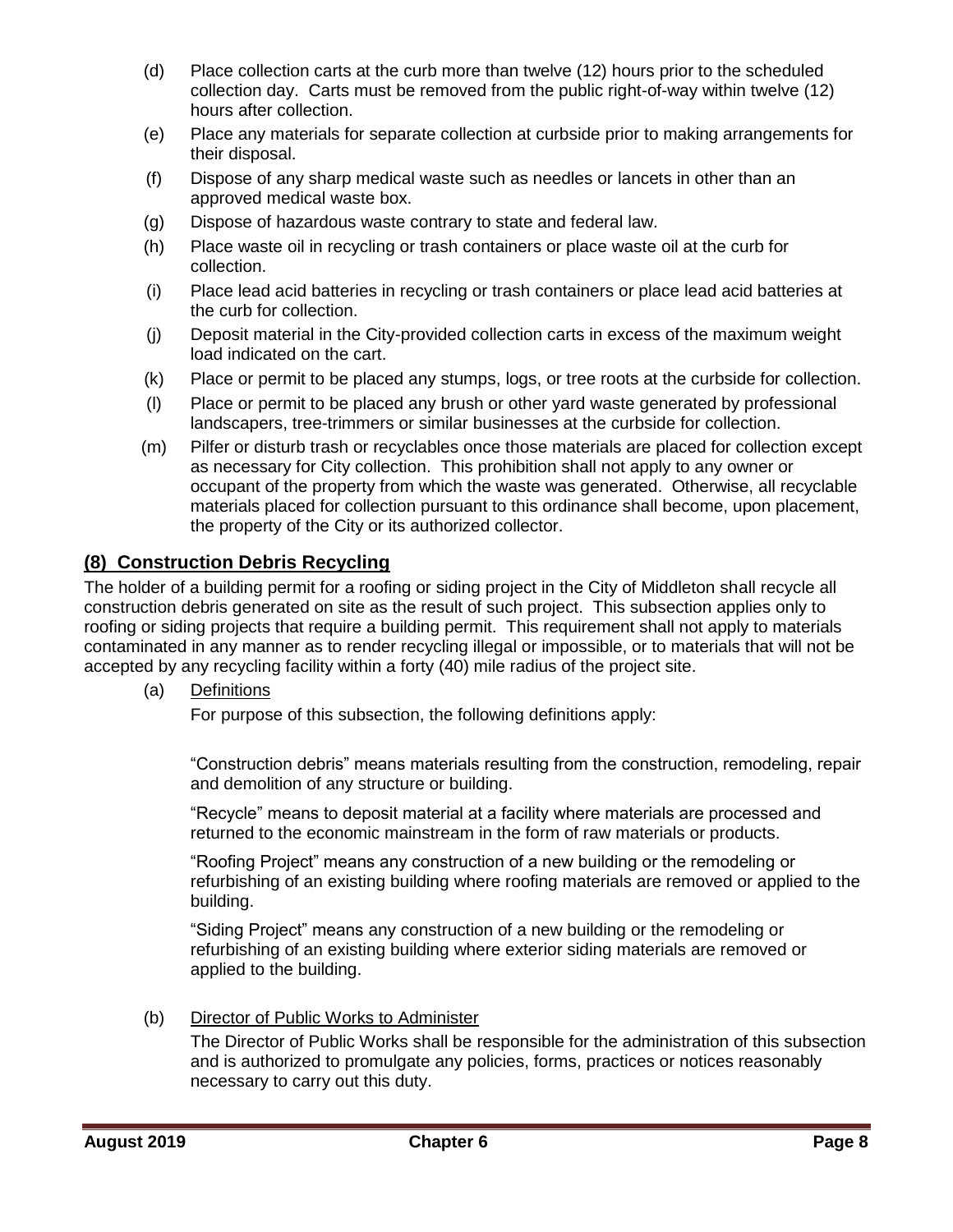(c) Records

The holder of any building permit for a roofing or siding project shall retain for no less than two (2) years a weight ticket, receipt or other independent proof demonstrating compliance with this subsection. As a further condition of said building permit, the Director of Public Works or the Building Inspector shall be permitted to inspect such records upon demand after reasonable notice in order to verify compliance.

(d) Enforcement

In addition to the penalties set forth in Section 30.04, failure to comply with the recycling or reporting requirements of this subsection may result in the revocation of a building permit or the refusal to issue future building permits.

## <span id="page-8-0"></span>**(9) Violations**

(a) Any person who violates any provision of this section or any regulations promulgated pursuant to this section shall forfeit upon conviction thereof not less than \$25.00 nor more than \$500.00 for each separate offense. Each day or part thereof during which a violation occurs or continues to occur shall be deemed a separate offense. All forfeitures shall be double the amount listed if the violation involves hazardous waste.

## <span id="page-8-1"></span>**6.05 STORAGE AND ACCUMULATION OF JUNK**

No person, firm or corporation shall store or accumulate on lands within the City any automobile or boat not in running or operating condition, junk, salvage, building materials, old machinery or fencing materials unless such lots or lands are zoned to permit such accumulation or such storage or accumulation is otherwise authorized in accordance with City of Middleton ordinances. Whoever shall violate any of the provisions of this section shall be subject to a penalty as provided by section 30.04 of this Code. Each violation shall constitute a separate offense, and additionally each day of continuing violation shall constitute a separate offense. *(O1445, 10/3/17)*

## <span id="page-8-2"></span>**6.06 DEPOSIT OF GARBAGE AND REFUSE CREATING STENCH OR NUISANCE**

No person, firm, or corporation shall place or deposit on any sidewalk, gutter, street or alley, or upon any public or private grounds in the City or in any creek, pond, or other body of water in the City any garbage, dead animal offal, decayed meat, refuse, filth or any other substance that contaminates or tends to contaminate the waters, or that will cause destruction of any sidewalk, gutters, street or alley, or that will in any manner create any offensive or noisome stench or nuisance, or that will endanger or tend to endanger the public health; and the Public Works Director is empowered to summarily remove or cause to be removed any such garbage, dead animal offal, decayed meat, refuse, filth or other substance so placed or deposited contrary to the provisions of this section. Whoever shall violate any provision of this section shall be subject to a penalty as provided in section 30.04 of this Code. Each violation, and each day of continuing violation, shall constitute a separate offense.

#### <span id="page-8-3"></span>**6.07 REQUIRED VACCINATION OF DOGS AND CATS AND IMPOUNDMENT OF ANIMALS SUSPECTED OF BEING RABID**

#### <span id="page-8-4"></span>**(1) Vaccination Required**

Every dog or cat owner residing in the City shall have each dog or cat owned by him or her inoculated with an avianized anti-rabid vaccine by a veterinarian before the date that the immunization expires as stated on the certificate of vaccination or, if no date is specified, within three (3) years after the previous vaccination.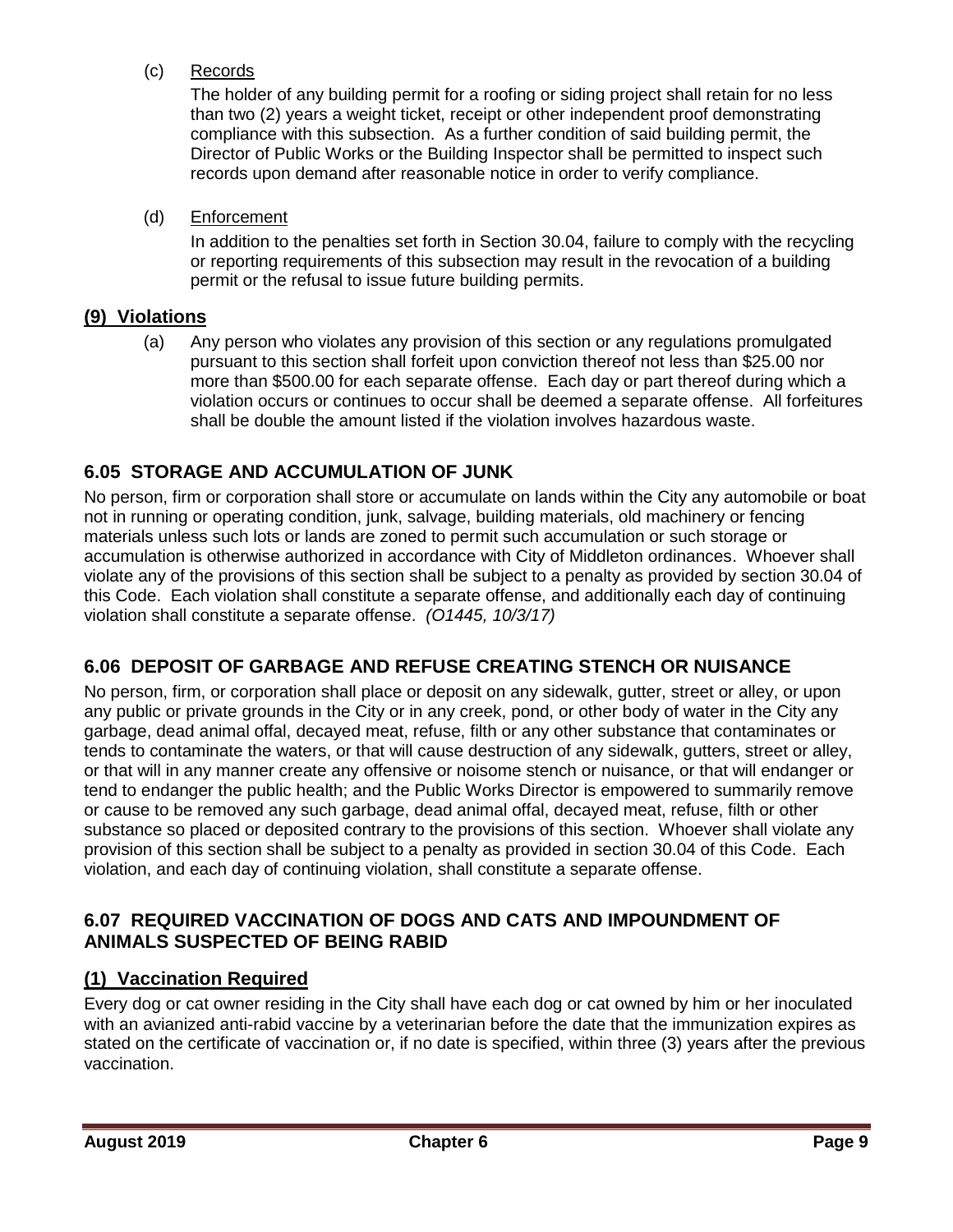## <span id="page-9-0"></span>**(2) City Clerk Shall Provide Certificates and Tags**

The County Clerk shall provide certificates of vaccination in triplicate form, for distribution to licensed veterinarians located within Dane County, Wisconsin. The certificates shall contain provisions for inserting information including: name and address of the dog or cat owner, date of vaccination, number of tag, breed, age, color and sex of the dog or cat, and such other information as may be required. The veterinarian shall be provided with a corresponding dog or cat tag of durable material to be attached to the collar or harness of the dog or cat as evidence of such inoculation and such tag shall be numbered and shall contain the year of issuance.

## <span id="page-9-1"></span>**(3) Certificates**

Each veterinarian, after inoculating a dog or cat, shall insert in a certificate the information required thereby and shall present one copy to the dog or cat owner and retain the remaining copy. The veterinarian shall also give the corresponding dog or cat tag to the dog or cat owner, which must be attached to the collar or harness of the dog and cat and must be worn by the dog or cat at all times.

## <span id="page-9-2"></span>**(4) Dog or Cat Tags Required to be Worn**

It shall be unlawful to own, harbor or keep any dog or cat over six (6) months of age which does not carry the dog or cat tag required by this section.

## <span id="page-9-3"></span>**(5) Dogs or Cats Without Tags to be Impounded**

Any police officer of the City may impound or cause to be impounded any dog or cat which does not carry the dog or cat tag as herein provided. The possession of any dog or cat so impounded or seized may be obtained by payment of a fee as set forth in the Fee Schedule under Section 3.12; provided, however that the impounded dog or cat shall not be released until proof has been furnished to the police officer that the dog or cat has been inoculated with anti-rabic vaccine in accordance with the terms of this section. After a dog or cat has been so impounded for a period of seven (7) days without it having been reclaimed by its owner or anyone on behalf of its owner, the dog or cat shall be turned over to the Dane County Humane Society. Notice of impounding shall be given by the officer as soon as possible after impounding to the owner of the dog or cat, if known.

#### <span id="page-9-4"></span>**(6) Impounding of Cats or Dogs and All Other Warm Blooded Animals for Protection Against Rabies**

- $(a)$  Any person owning, harboring, or keeping any dog or cat or any other warm blooded animal which has bitten any person, or is suspected of having rabies, shall immediately deliver and surrender said dog or cat or any other warm blooded animal to a Wisconsin licensed veterinarian and shall notify the Dane County Human Society Officer or any law enforcement officer, of the reasons which lead him or her to surrender the animal to the veterinarian.
- (b) Any person who has knowledge that any animal has rabies or has bitten a person shall immediately notify the owner, harborer, or keeper of such animal, if known, of the facts which formed the belief that the animal has rabies or of the identity of the person bitten, and the place, time and circumstances surrounding the biting and shall immediately notify the Human Society Officer or a local enforcement officer of the description of the animal involved, the owner, harborer, or keeper, if known, the facts which formed the belief that the animal has rabies, or the identity of the person bitten and the place, time and circumstances surrounding the biting.
- (c) A Police Officer who orders an animal impounded shall deliver the animal or shall order the animal delivered to a veterinary hospital in the County of Dane as soon as possible but no later than twenty-four (24) hours after the original order is issued.
- (d) Alternatively, the officer may order the animal to be impounded on the premises of the owner upon the determination that the animal is currently immunized against rabies vaccination or other evidence. If an animal is ordered to be home impounded, the owner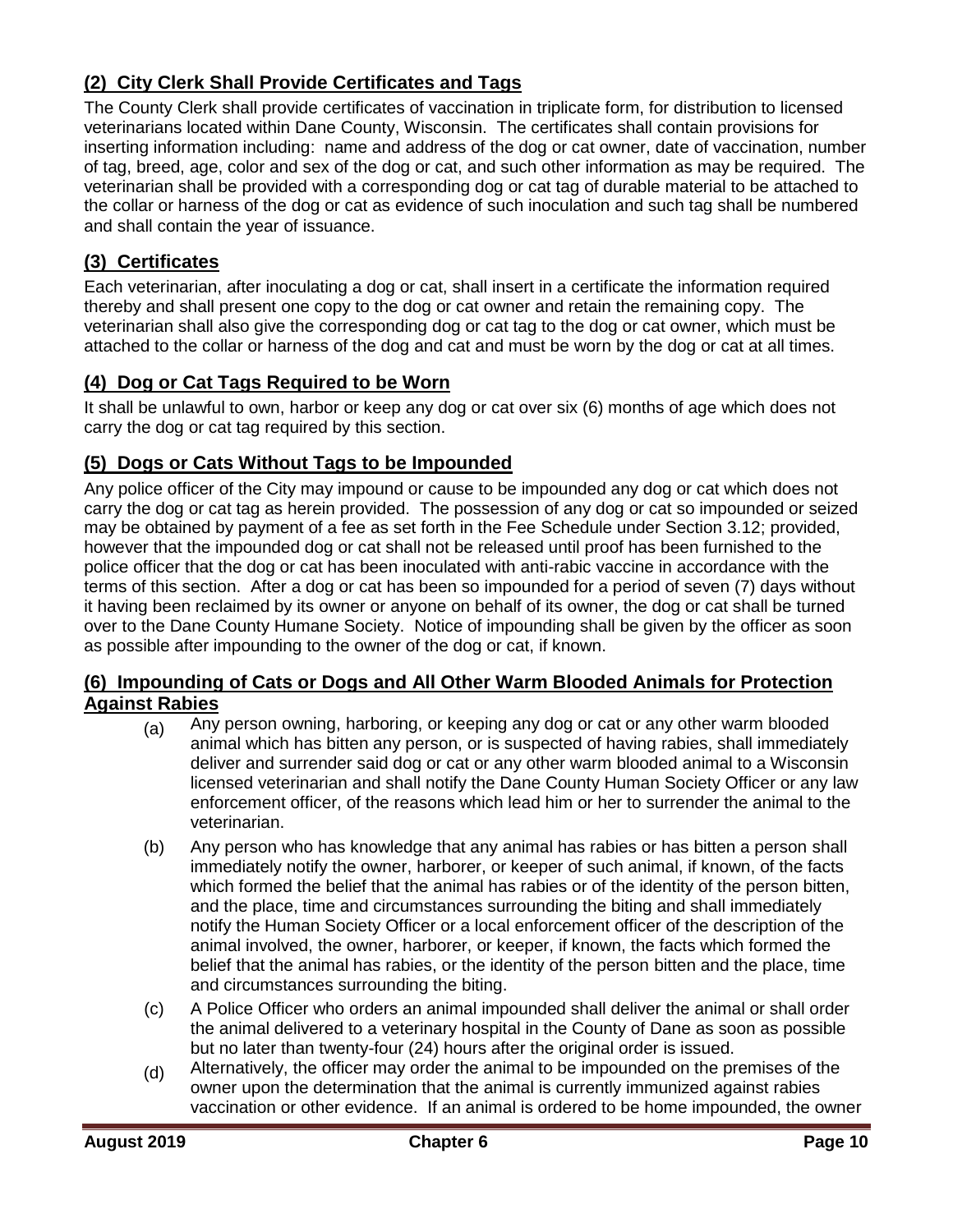shall keep the animal under strict isolation under the supervision of a veterinarian for at least ten (10) days. The impoundment shall be at the animal owner's expense. Supervision of a veterinarian includes examination of the animal on the first day of impoundment, on the fourth, fifth or sixth day of impoundment and on the last day of impoundment.

(e) In cases of home impoundment, "strict isolation" shall be defined by the police department with additional special conditions as necessary in order to protect the public health, safety and welfare.

## <span id="page-10-0"></span>**(7) Seizure Duties**

It is the duty of the Dane County Humane Society officer or any law enforcement officer to seize any dog, cat, or other warm blooded animal which has bitten a person or which has contacted rabies, and deliver the same to any Wisconsin licensed veterinarian for a ten day observation period if:

- $(a)$  The dog, cat, or other warm blooded animal is not being owned, harbored, or kept by any person.
- (b) The person owning, harboring or keeping the animal does not act as required in s. 6.07(6).

#### <span id="page-10-1"></span>**(8) Duties of the Veterinarian**

Upon delivery of any such dog, cat, or other warm blooded animal to a veterinarian, the veterinarian shall:

- (a) Impound the animal for ten (10) days observation.
- (b) Examine the animal for rabies.
- (c) Destroy the animal in a humane manner if the animal is infected with rabies.
- (d) Determine whether it shall be necessary to have the animal's body taken to a laboratory facility for testing.
- (e) Return the animal to the person owning, harboring, or keeping the animal, if the animal is not infected with rabies.
- (f) Be entitled to a reasonable fee in the amount normally charged for boarding animals, and an additional reasonable fee for the destruction and disposal of the animal if the animal must be destroyed and disposed of. Such fees shall be paid by the person owning, harboring or keeping the animal. In the event the owner is not known, such fees shall be paid by the City.
- (g) Send a written report of the findings to the Dane County Humane Society Officer, and the person owning, harboring, or keeping the animal or the officer who seized the animal.
- (h) Turn over to the Dane County Humane Society any animal not claimed within five (5) days after submitting the written report.

#### <span id="page-10-2"></span>**(9) Report When Animal is Destroyed or Impounded**

Any person, police officer or health officer who destroys or impounds any animal shall make a report to the Chief of Police stating when and under what conditions the seizure or impoundment of the animal occurred and the owner's name, if known.

## <span id="page-10-3"></span>**(10) Penalty**

Whoever violates any of the provisions of this section is subject to a penalty as provided in s. 30.04 of this Code.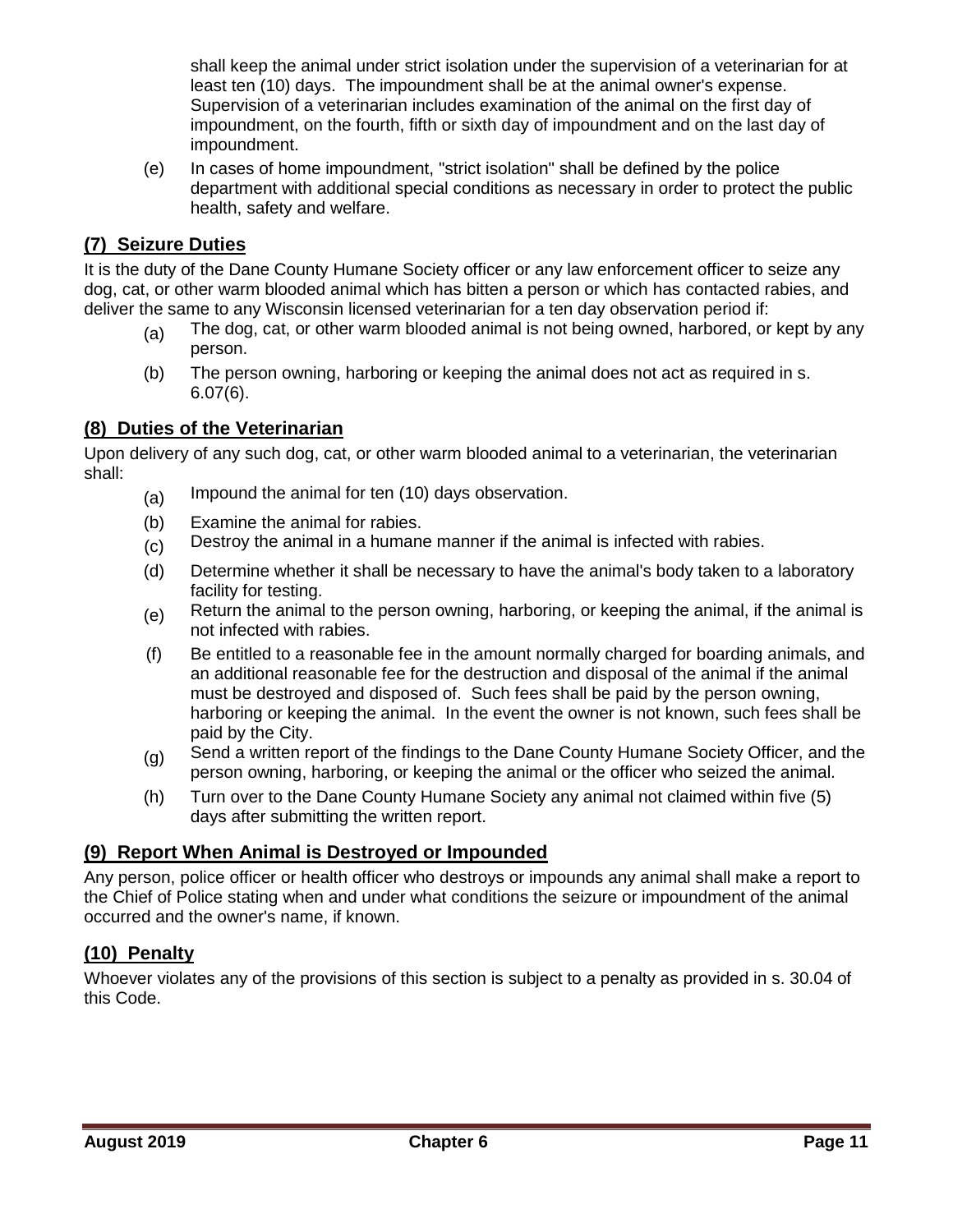## <span id="page-11-0"></span>**6.08 DEFECATION OF ANIMALS**

## <span id="page-11-1"></span>**(1) Public Property**

No person owning or having custody or control of any animal shall suffer or permit such animal to defecate upon any public sidewalk, terrace, street, park or other public way without immediately causing such defecation to be removed therefrom by burial or flushing in a toilet. *(O1461, 4/3/18)*

## <span id="page-11-2"></span>**(2) Private Property**

No person owning or having custody or control of any animal shall suffer or permit such animal to defecate upon any private property of another. No violation shall be deemed to have occurred if, after such animal defecates upon property of another, the owner or person in the custody or control of such animal immediately causes such defecation to be removed therefrom by carrying it away followed by burial or flushing in a toilet, provided that such defecation or removal of defecation is not considered a trespass under Section 16.04(4) or Wis. Stats. §943.13. *(O1461, 4/3/18)*

## <span id="page-11-3"></span>**(3) Penalty**

Any person who violates any provision of this section is subject to a penalty as provided in s. 30.04 of this Code.

## <span id="page-11-4"></span>**6.09 SMOKING PROHIBITED**

## <span id="page-11-5"></span>**(1) Purpose**

The Common Council finds that smoking tobacco products is hazardous to the health of both smokers and nonsmokers who are exposed to smoking. Reliable scientific studies, including studies conducted by the Surgeon General of the United States, have shown that breathing side-stream or secondhand smoke is a significant health hazard to nonsmokers, particularly to children, elderly people, individuals with cardiovascular disease, and individuals with impaired respiratory function, including asthmatics and those with obstructive airway disease. Health hazards induced by breathing side-stream or secondhand smoke include lung cancer, respiratory infection, decreased respiratory function, decreased exercise tolerance, bronchoconstriction, and bronchospasam. This Section is adopted for the purpose of protecting the public health, general welfare, safety and comfort of the people of the City of Middleton.

## <span id="page-11-6"></span>**(2) Definitions**

Except as otherwise provided herein, the definitions set forth in Wis. Stats. § 101.123 as in effect on July 5, 2010 are hereby adopted and incorporated by reference as if fully set forth herein.

"Electronic smoking device" means any product containing or delivering nicotine or any other similar substance intended for human consumption that can be used by a person to simulate smoking through inhalation of vapor or aerosol from the product. The term shall include such devices whether they are manufactured as electronic cigarettes, electronic cigars, electronic pipes or any other product name. *(O1497, 08/20/19)*

"Service line," means any area indoors or outdoors which is open to the public in which one (1) or more persons are waiting in line to purchase, order or otherwise receive a service or good of any kind, whether or not the service involves the exchange of money, including, but not limited to ATM lines, concert lines, food vendor lines, movie ticket lines and sporting event lines or waiting for public transportation. The term "service line" does not include lines in which people wait in their vehicle such as a line for drive-through service or car wash.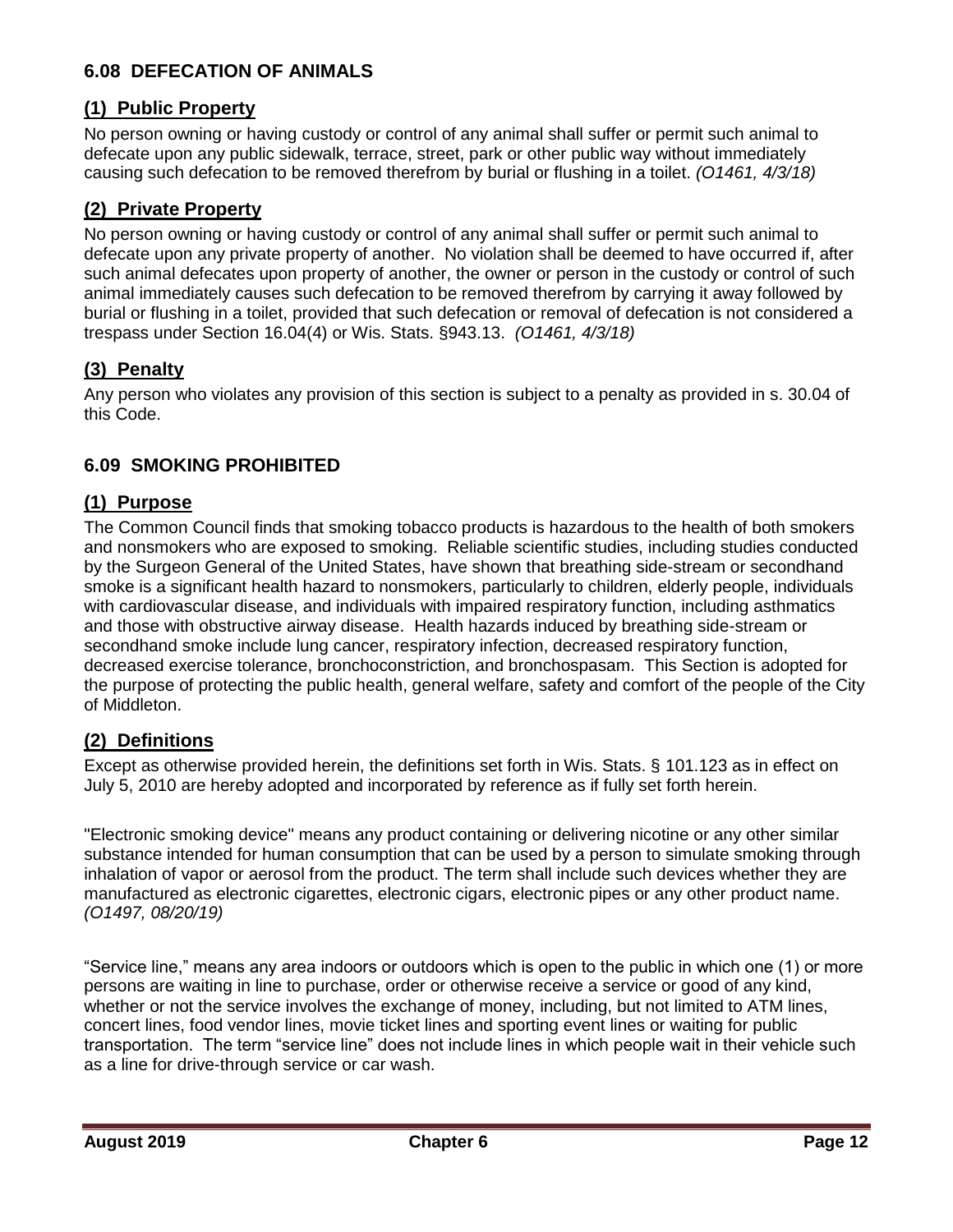"Smoking" or "to smoke" in addition to the meaning set forth in Wis. Stats. §101.123, includes the use of an electronic smoking device which creates an aerosol or vapor, in any manner or in any form or the use of any oral smoking device. *(O1497, 08/20/19)*

## <span id="page-12-0"></span>**(3) Prohibition of Smoking in Public Buildings**

No person may smoke in any of the following places:

- (a) Anyplace where smoking is prohibited by Wis. Stats. § 101.123(2) as in effect on July 5, 2010.
- (b) Within fifteen (15) feet of any service line.
- (c) Any outdoor seating area provided for outdoor theater, concerts or similar events. Where such events do not provide specific seating areas, designated smoking areas shall be provided in a location reasonably removed from the main observation area.
- (d) Persons in charge of a restaurant, tavern, private club, or retail establishment may establish outside smoking areas where customers, employees, or persons associated with the restaurant, tavern, private club, or retail establishment may smoke. Such places shall be established a reasonable distance from any entrance, open window or vent leading inside the restaurant, tavern, private club or retail establishment.

#### <span id="page-12-1"></span>**(4) Exceptions**

The prohibitions in subsection (3) shall not apply to any place identified in Wis. Stats. § 101.123(3) as in effect on July 5, 2010.

#### <span id="page-12-2"></span>**(5) Posting of Signs**

Every public building shall have posted at every entrance a conspicuous sign clearly stating that smoking is prohibited. Every vehicle that constitutes a place of employment shall post a conspicuous sign likely to be seen by any occupant clearly stating that smoking is prohibited. Use of the international "No Smoking" symbol, a pictorial representation of a burning cigarette enclosed in a red circle with a red bar across the cigarette, shall be construed as a clear statement that smoking is prohibited. The posting of signs is an affirmative duty upon the owner or operator of a public building, but failure of the owner or operator of a public building to post signs shall not be a defense to prosecution of a violation of this ordinance.

#### <span id="page-12-3"></span>**(6) Ashtrays**

No ashtrays shall be present in any indoor area where smoking is prohibited by this Section except for ashtrays displayed for sale and not available for use on the premises.

#### <span id="page-12-4"></span>**(7) Retaliation; Waiver of Rights**

- (a) No person or employer shall discharge, refuse to hire, refuse service to or in any manner retaliate against an employee, applicant for employment, or customer because that employee, applicant or customer exercises any rights afforded by this Section, makes a complaint regarding any violation of this Section, or reports a violation of this Section to the City.
- (b) An employee who works in a setting where an employer allows smoking contrary to this Section does not waive or otherwise surrender any rights the employee may have against the employer or any other party.

#### <span id="page-12-5"></span>**(8) Enforcement and Penalties**

- $(a)$  Any person found in violation of subsection (3) shall be subject to a forfeiture not less than Twenty-five Dollars (\$25.00) nor more than One Hundred Dollars (\$100.00).
- (b) Any owner, operator, or manager of a place where smoking is prohibited who observes a violation of this Section, shall immediately direct the person committing the violation to cease smoking and extinguish all smoking materials. If the person does not stop